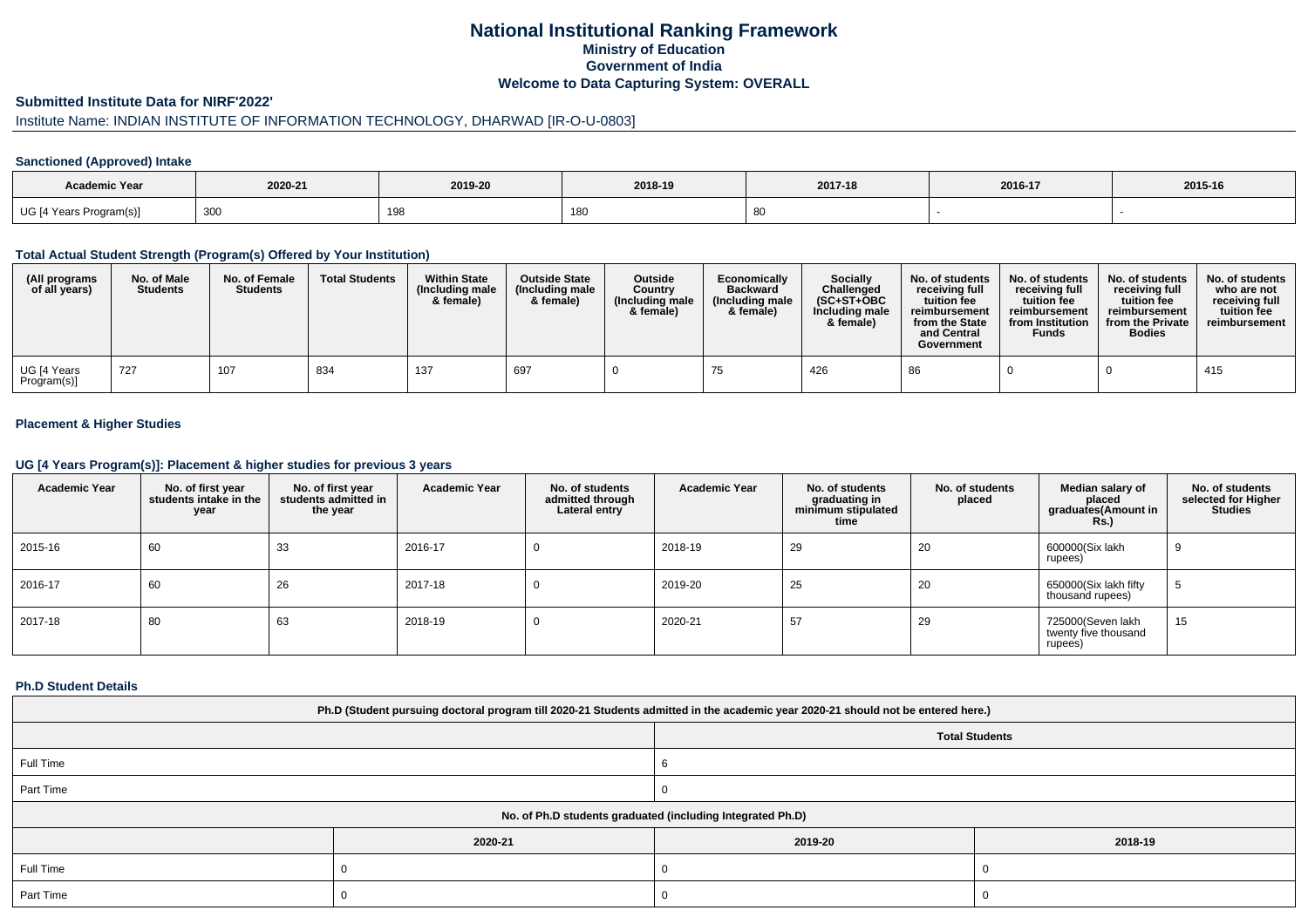| PG (Student pursuing MD/MS/DNB program till 2020-21 Students admitted in the academic year 2021 - 22 should not be entered here) |         |         |  |  |  |
|----------------------------------------------------------------------------------------------------------------------------------|---------|---------|--|--|--|
| Number of students pursuing PG (MD/MS/DNB) program                                                                               |         |         |  |  |  |
| No. of students Graduating in PG (MD/MS/DNB) program                                                                             |         |         |  |  |  |
| 2020-21                                                                                                                          | 2019-20 | 2018-19 |  |  |  |
|                                                                                                                                  |         |         |  |  |  |

#### **Online Education**

| 1. Does all programs/courses were completed on time.                                            |                                                                                       | Yes                                                                                                                                                                                                                                                                                                                                                                                                                                                                                                                                                                                                                                                                                                                                                                                                                                                                                                                                                                                                                                                                                                                                                                                                                                                                                                                                                                                                                                                                                                                                                                                                                                                                                                                                                                                                                                                                                                                                                                                                                                                                                                                                                                                                                                                                                                                                                                                                                                                                                                                                                                                                                                                                                                                                                                                                                                                                                                                                                                                                                                                                                                                                                                                                                                                                     |                                                                                                                                                                                                                                                                |  |
|-------------------------------------------------------------------------------------------------|---------------------------------------------------------------------------------------|-------------------------------------------------------------------------------------------------------------------------------------------------------------------------------------------------------------------------------------------------------------------------------------------------------------------------------------------------------------------------------------------------------------------------------------------------------------------------------------------------------------------------------------------------------------------------------------------------------------------------------------------------------------------------------------------------------------------------------------------------------------------------------------------------------------------------------------------------------------------------------------------------------------------------------------------------------------------------------------------------------------------------------------------------------------------------------------------------------------------------------------------------------------------------------------------------------------------------------------------------------------------------------------------------------------------------------------------------------------------------------------------------------------------------------------------------------------------------------------------------------------------------------------------------------------------------------------------------------------------------------------------------------------------------------------------------------------------------------------------------------------------------------------------------------------------------------------------------------------------------------------------------------------------------------------------------------------------------------------------------------------------------------------------------------------------------------------------------------------------------------------------------------------------------------------------------------------------------------------------------------------------------------------------------------------------------------------------------------------------------------------------------------------------------------------------------------------------------------------------------------------------------------------------------------------------------------------------------------------------------------------------------------------------------------------------------------------------------------------------------------------------------------------------------------------------------------------------------------------------------------------------------------------------------------------------------------------------------------------------------------------------------------------------------------------------------------------------------------------------------------------------------------------------------------------------------------------------------------------------------------------------------|----------------------------------------------------------------------------------------------------------------------------------------------------------------------------------------------------------------------------------------------------------------|--|
| 2. Measures taken to complete the syllabus of courses and programs.                             |                                                                                       | With the sudden development of the Covid pandemic and the consequent lockdowns, IIIT Dharwad was agile in making rapid<br>changes to ensure academic continuity. The Institute quickly adapted to online classes, reworked the Academic Calendar,<br>changed from 5-day to 6-day week and reduced class duration from 90 minutes to 45 minutes to enable students with limited<br>internet bandwidth to attend classes. Online virtual labs were also introduced in a very short period. Course assessment plans<br>were reworked in each subject in compliance with guidelines emerging across the nation for online/offline examinations. Some<br>courses were also switched between odd and even semesters to improve their effectiveness in terms of requirements for hands-<br>on/practical components. Moreover, the Institute utilized the opportunity offered by these changes to launch new and innovative<br>fully online courses such as Engineering 101 for which a wide array of subject matter experts from various industry verticals were<br>brought in to expose our students to the best of technologies and engineering practices.<br>'Case Study Approach' was implemented in a few courses to inculcate the practice of learning through collaboration and team<br>sharing by implementing Full Stack Development projects. To provide early exposure to the competitive world, the 'Class<br>in Google School of Code and worked with international teams in global projects. 'Industry Oriented Elective Course - DevOps'<br>was first introduced to final year students to enhance their placements opportunities.<br>One of the major challenges for the teaching-learning process during the online mode was laboratory sessions requiring<br>electronics hardware for conducting experiments. Embedded systems, Internet of Things (IoT) and Microcontroller courses were<br>taught using simulators like Tinkercad and Proteus. Similarly, Digital and Analog Electronic Circuits were handled using Mutisim<br>and LTspice simulations. Courses such as Signals and Systems, Digital Signal Processing, Analog and Digital Communications,<br>Control Systems, and Wireless Communications were handled using Matlab and Simulink software. Further, signal generation<br>and circuit analysis were handled using signal generators and oscilloscopes with the help of laboratory instructors and live video<br>streaming. Some of the major and minor projects required electronics hardware like Raspberry Pi, Arduino Uno boards and other<br>peripherals which were couriered to students at their homes.<br>IIIT Dharwad also introduced a wellness program by implementing one-to-one contact of faculty and students over the phone to<br>understand and address the difficulties faced by the students. This helped in streamlining the activities by resolving issues and<br>making the required changes in academic structures apart from staying connected with the students during these difficult times.<br>IIIT Dharwad also organized online sessions for its non-teaching staff members to utilize the lockdown time effectively by learning<br>new skills while also staying connected with each other and the Institute. | 'Extreme Programming or Pair Programming' was introduced to increase students' active participation in course assignment work.<br>Hackathon' approach was implemented during class assignments. A few students used their learning experience and got selected |  |
| 3. The period of delay in completion of syllabus (in months).                                   |                                                                                       | $\Omega$                                                                                                                                                                                                                                                                                                                                                                                                                                                                                                                                                                                                                                                                                                                                                                                                                                                                                                                                                                                                                                                                                                                                                                                                                                                                                                                                                                                                                                                                                                                                                                                                                                                                                                                                                                                                                                                                                                                                                                                                                                                                                                                                                                                                                                                                                                                                                                                                                                                                                                                                                                                                                                                                                                                                                                                                                                                                                                                                                                                                                                                                                                                                                                                                                                                                |                                                                                                                                                                                                                                                                |  |
| 4. The period of delay in conducting exams (in months).                                         |                                                                                       | 0                                                                                                                                                                                                                                                                                                                                                                                                                                                                                                                                                                                                                                                                                                                                                                                                                                                                                                                                                                                                                                                                                                                                                                                                                                                                                                                                                                                                                                                                                                                                                                                                                                                                                                                                                                                                                                                                                                                                                                                                                                                                                                                                                                                                                                                                                                                                                                                                                                                                                                                                                                                                                                                                                                                                                                                                                                                                                                                                                                                                                                                                                                                                                                                                                                                                       |                                                                                                                                                                                                                                                                |  |
| <b>Portal Name</b>                                                                              | No. of students offered online courses which have credit<br>transferred to transcript | Total no. of online courses which have credit transferred<br>to the transcript                                                                                                                                                                                                                                                                                                                                                                                                                                                                                                                                                                                                                                                                                                                                                                                                                                                                                                                                                                                                                                                                                                                                                                                                                                                                                                                                                                                                                                                                                                                                                                                                                                                                                                                                                                                                                                                                                                                                                                                                                                                                                                                                                                                                                                                                                                                                                                                                                                                                                                                                                                                                                                                                                                                                                                                                                                                                                                                                                                                                                                                                                                                                                                                          | Total no. of credits transferred to transcript                                                                                                                                                                                                                 |  |
| Swayam                                                                                          | $\Omega$                                                                              | 0                                                                                                                                                                                                                                                                                                                                                                                                                                                                                                                                                                                                                                                                                                                                                                                                                                                                                                                                                                                                                                                                                                                                                                                                                                                                                                                                                                                                                                                                                                                                                                                                                                                                                                                                                                                                                                                                                                                                                                                                                                                                                                                                                                                                                                                                                                                                                                                                                                                                                                                                                                                                                                                                                                                                                                                                                                                                                                                                                                                                                                                                                                                                                                                                                                                                       | $\Omega$                                                                                                                                                                                                                                                       |  |
| 5. No. of courses developed and available online on Swayam platform by your institution faculty |                                                                                       | 0                                                                                                                                                                                                                                                                                                                                                                                                                                                                                                                                                                                                                                                                                                                                                                                                                                                                                                                                                                                                                                                                                                                                                                                                                                                                                                                                                                                                                                                                                                                                                                                                                                                                                                                                                                                                                                                                                                                                                                                                                                                                                                                                                                                                                                                                                                                                                                                                                                                                                                                                                                                                                                                                                                                                                                                                                                                                                                                                                                                                                                                                                                                                                                                                                                                                       |                                                                                                                                                                                                                                                                |  |

## **Financial Resources: Utilised Amount for the Capital expenditure for previous 3 years**

| Academic Year                                                                                        | 2020-21                                                 | 2019-20                                                       | 2018-19                                                            |  |  |  |
|------------------------------------------------------------------------------------------------------|---------------------------------------------------------|---------------------------------------------------------------|--------------------------------------------------------------------|--|--|--|
|                                                                                                      | <b>Utilised Amount</b>                                  | <b>Utilised Amount</b>                                        | <b>Utilised Amount</b>                                             |  |  |  |
| Annual Capital Expenditure on Academic Activities and Resources (excluding expenditure on buildings) |                                                         |                                                               |                                                                    |  |  |  |
| Library                                                                                              | 6238 (Six thousand two hundred and thirty eight rupees) | 65292 (Sixty five thousand two hundred and ninety two rupees) | 511107 (Five lakh eleven thousand one hundred and seven<br>rupees) |  |  |  |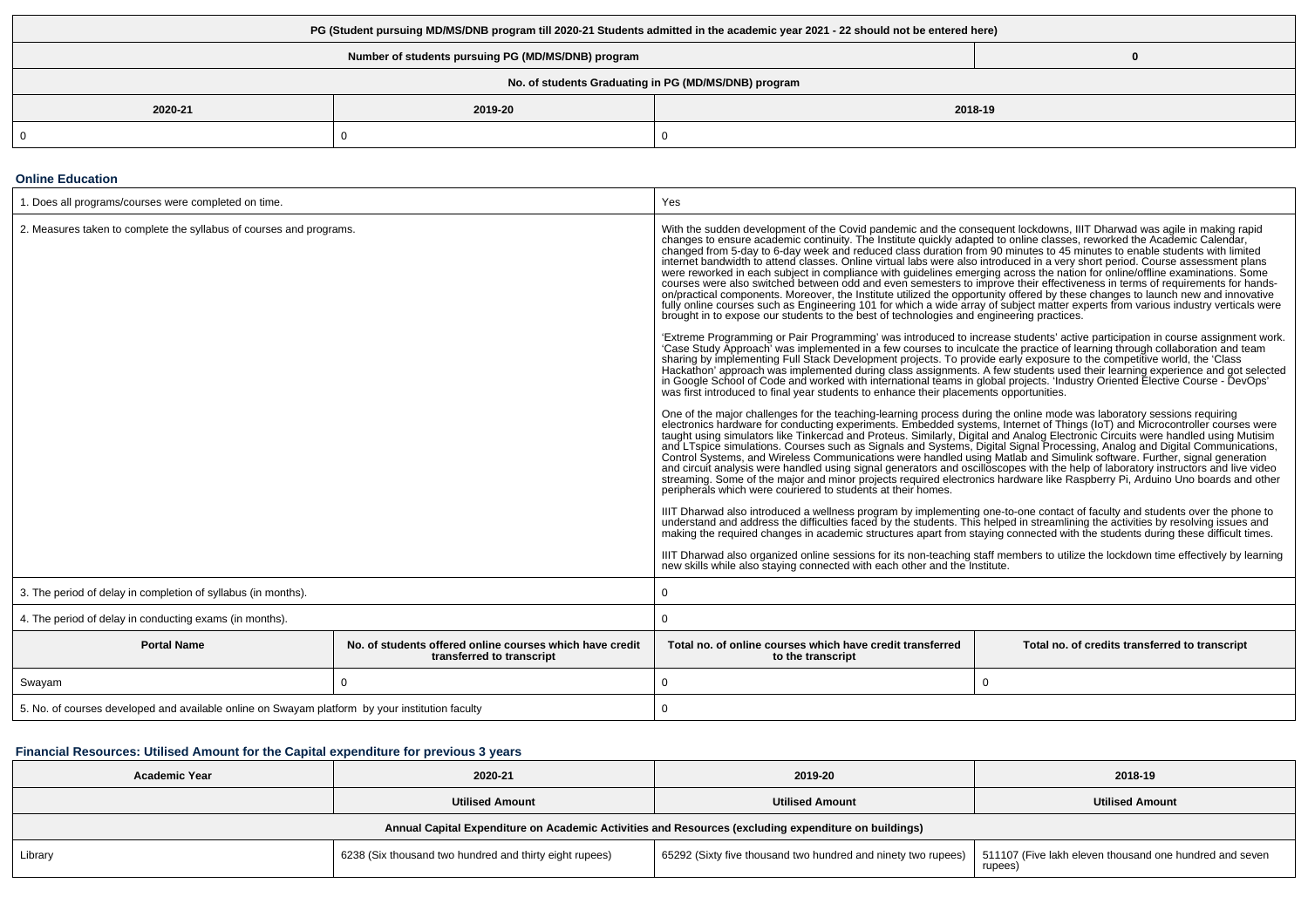| New Equipment for Laboratories                             | 22570366 (Two crores twenty five lakhs seventy thousand      | 5798806 (Fifty seven lakhs ninety eight thousand eight       | 6757930 (Sixty seven lakhs fifty seven thousand nine hundred |
|------------------------------------------------------------|--------------------------------------------------------------|--------------------------------------------------------------|--------------------------------------------------------------|
|                                                            | three hundred and sixty six rupees)                          | hundred and six rupees)                                      | and thirty rupees)                                           |
| <b>Engineering Workshops</b>                               | 2098550 (Twenty lakhs ninety eight thousand five hundred and | 1372869 (Thirteen lakhs seventy two thousand eight hundred   | 3977982 (Thirty nine lakhs seventy seven thousand nine       |
|                                                            | fifty rupees)                                                | and sixty nine)                                              | hundred and eighty two)                                      |
| Other expenditure on creation of Capital Assets (excluding | 23288351 (Two crores thirty two lakhs eighty eight thousand  | 5956006 (Fifty nine lakhs fifty six thousand and six rupees) | 6067472 (Sixty lakhs sixty seven thousand four hundred and   |
| expenditure on Land and Building)                          | three hundred and fifty one rupees)                          |                                                              | seventy two rupees)                                          |

## **Financial Resources: Utilised Amount for the Operational expenditure for previous 3 years**

| <b>Academic Year</b>                                                                                                                                                                            | 2020-21                                                                                           | 2019-20                                                                                             | 2018-19                                                                                                |  |  |  |
|-------------------------------------------------------------------------------------------------------------------------------------------------------------------------------------------------|---------------------------------------------------------------------------------------------------|-----------------------------------------------------------------------------------------------------|--------------------------------------------------------------------------------------------------------|--|--|--|
|                                                                                                                                                                                                 | <b>Utilised Amount</b>                                                                            | <b>Utilised Amount</b>                                                                              | <b>Utilised Amount</b>                                                                                 |  |  |  |
| <b>Annual Operational Expenditure</b>                                                                                                                                                           |                                                                                                   |                                                                                                     |                                                                                                        |  |  |  |
| Salaries (Teaching and Non Teaching staff)                                                                                                                                                      | 40012526 (Four crores twelve thousand five hundred and<br>twenty six rupees)                      | 35998566 (Three crores fifty nine lakhs ninety eight thousand<br>five hundred and sixty six rupees) | 27923437 (Two crores seventy nine lakhs twenty three<br>thousand four hundred and thirty seven rupees) |  |  |  |
| Maintenance of Academic Infrastructure or consumables and<br>other running expenditures (excluding maintenance of hostels<br>and allied services, rent of the building, depreciation cost, etc) | 12745342 (One crore twenty seven lakhs forty five thousand<br>three hundred and forty two rupees) | 15399147 (One crore fifty three lakhs ninety nine thousand one<br>hundred and forty seven rupees)   | 9468089 (Ninety four lakhs sixty eight thousand and eighty<br>nine rupees)                             |  |  |  |
| Seminars/Conferences/Workshops                                                                                                                                                                  | 36970 (Thirty six thousand nine hundred and seventy rupees)                                       | 50959 (Fifty thousand nine hundred and fifty nine rupees)                                           | 171304 (One lakh seventy one thousand three hundred and<br>four rupees)                                |  |  |  |

### **IPR**

| Calendar year            | 2020 | 2019 | 2018 |
|--------------------------|------|------|------|
| No. of Patents Published |      |      |      |
| No. of Patents Granted   |      |      |      |

### **Sponsored Research Details**

| <b>Financial Year</b>                    | 2020-21               | 2019-20 | 2018-19 |
|------------------------------------------|-----------------------|---------|---------|
| Total no. of Sponsored Projects          |                       |         |         |
| Total no. of Funding Agencies            |                       |         |         |
| Total Amount Received (Amount in Rupees) | 6200000               |         |         |
| Amount Received in Words                 | Sixty two lakh rupees | Zero    | Zero    |

## **Consultancy Project Details**

| <b>Financial Year</b>                    | 2020-21                  | 2019-20                | 2018-19 |
|------------------------------------------|--------------------------|------------------------|---------|
| Total no. of Consultancy Projects        |                          |                        |         |
| Total no. of Client Organizations        |                          |                        |         |
| Total Amount Received (Amount in Rupees) | 2800000                  | 3200000                |         |
| Amount Received in Words                 | Twenty eight lakh rupees | Thirty two lakh rupees | Zero    |

## **Executive Development Program/Management Development Programs**

| .<br><b>Financial Year</b> | 2020-2 | 2019-20 | 2018-19 |
|----------------------------|--------|---------|---------|
|                            |        |         |         |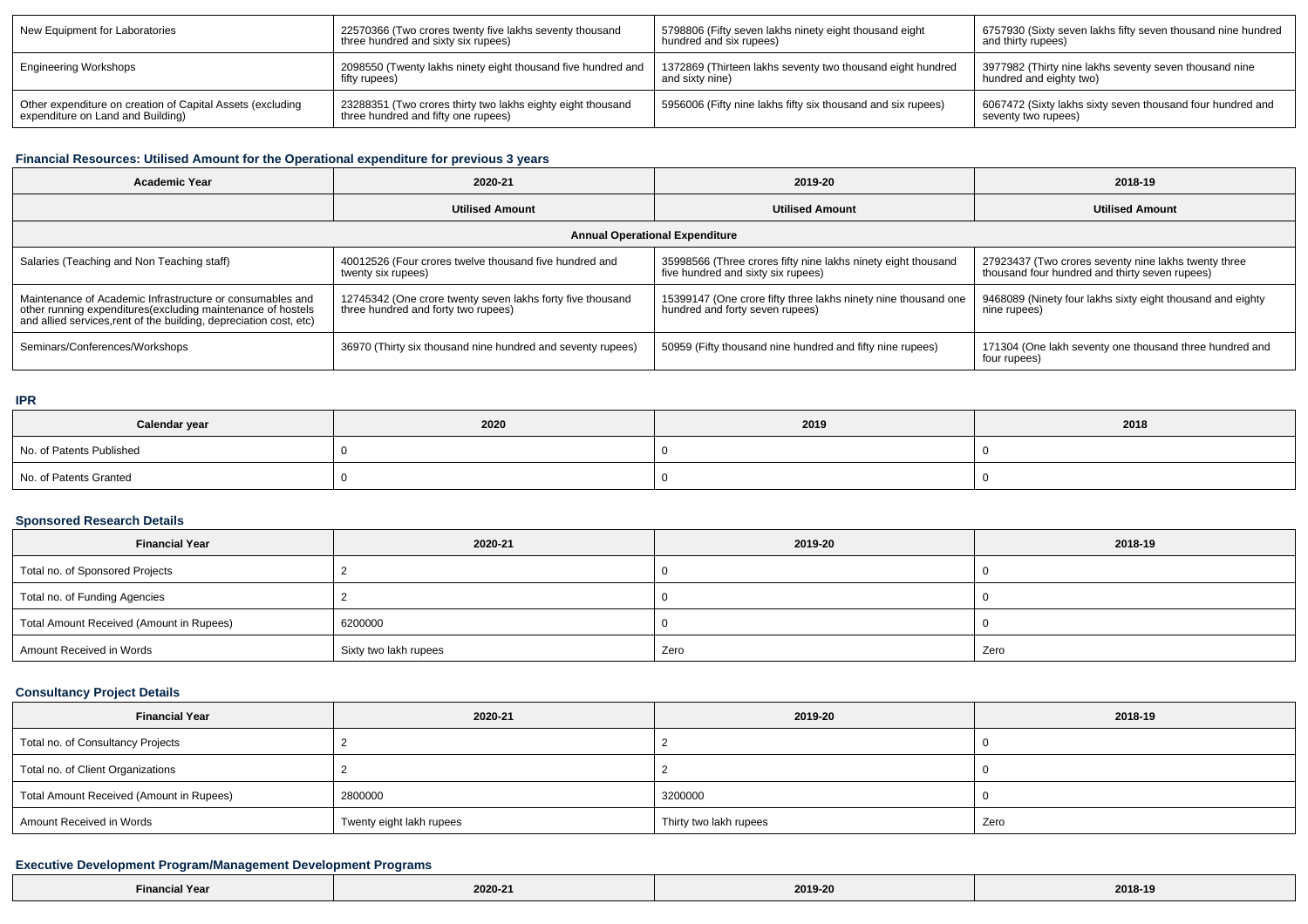| Total no. of Executive Development Programs/ Management<br>Development Programs   |      |      |      |
|-----------------------------------------------------------------------------------|------|------|------|
| Total no. of Participants                                                         |      |      |      |
| Total Annual Earnings (Amount in Rupees)(Excluding Lodging<br>& Boarding Charges) |      |      |      |
| Total Annual Earnings in Words                                                    | Zero | Zero | Zero |

## **PCS Facilities: Facilities of physically challenged students**

| 1. Do your institution buildings have Lifts/Ramps?                                                                                                         | Yes, more than 80% of the buildings |
|------------------------------------------------------------------------------------------------------------------------------------------------------------|-------------------------------------|
| 2. Do your institution have provision for walking aids, including wheelchairs and transportation from one building to another for<br>handicapped students? | Yes                                 |
| 3. Do your institution buildings have specially designed toilets for handicapped students?                                                                 | Yes, more than 80% of the buildings |

### **Accreditation**

### **NBA Accreditation**

| institute have a valid NBA Accreditation? | <b>NC</b> |
|-------------------------------------------|-----------|
|-------------------------------------------|-----------|

## **NAAC Accreditation**

| 1. Does your institute have a valid NAAC Accreditation? | 'NO |
|---------------------------------------------------------|-----|
|---------------------------------------------------------|-----|

## **Faculty Details**

| Srno | <b>Name</b>                      | Age | <b>Designation</b>                                  | Gender | Qualification | <b>Experience (In</b><br>Months) | Currently working<br>with institution? | <b>Joining Date</b> | <b>Leaving Date</b>      | <b>Association type</b> |
|------|----------------------------------|-----|-----------------------------------------------------|--------|---------------|----------------------------------|----------------------------------------|---------------------|--------------------------|-------------------------|
|      | Dr Anand P Barangi               | 29  | <b>Assistant Professor</b>                          | Male   | Ph.D          | 18                               | Yes                                    | 01-01-2021          | $\overline{\phantom{a}}$ | Regular                 |
| 2    | Dr Animesh<br>Chaturvedi         | 29  | <b>Assistant Professor</b>                          | Male   | Ph.D          | 8                                | Yes                                    | 12-01-2022          | $\overline{\phantom{a}}$ | Adhoc / Contractual     |
| 3    | Dr Aswath Babu                   | 38  | <b>Assistant Professor</b>                          | Male   | Ph.D          | 70                               | Yes                                    | 23-08-2017          | $\sim$                   | Regular                 |
|      | Dr Avantika Singh                | 33  | <b>Assistant Professor</b>                          | Female | Ph.D          | 24                               | Yes                                    | 20-01-2022          | $\overline{\phantom{a}}$ | Adhoc / Contractual     |
| 5    | Dr B Jayalakshmi                 | 36  | <b>Assistant Professor</b>                          | Female | Ph.D          | 96                               | Yes                                    | 26-07-2019          | $\overline{\phantom{a}}$ | Regular                 |
| 6    | Dr Chinmayananda<br>A            | 31  | <b>Assistant Professor</b>                          | Male   | Ph.D          | 60                               | Yes                                    | 20-01-2021          | $\sim$                   | Regular                 |
|      | Dr Hariprasad<br>Manjunath Hegde | 30  | <b>Assistant Professor</b>                          | Male   | Ph.D          |                                  | Yes                                    | 20-01-2022          | $\overline{\phantom{a}}$ | Adhoc / Contractual     |
| 8    | Dr Jagadeesha R<br><b>Bhat</b>   | 36  | <b>Assistant Professor</b>                          | Male   | Ph.D          | 96                               | Yes                                    | 21-01-2021          | $\overline{\phantom{a}}$ | Regular                 |
| 9    | Dr Jagadish D N                  | 43  | <b>Assistant Professor</b>                          | Male   | Ph.D          | 108                              | Yes                                    | 23-08-2017          | $\overline{\phantom{a}}$ | Regular                 |
| 10   | Dr K T Deepak                    | 45  | <b>Assistant Professor</b>                          | Male   | Ph.D          | 180                              | Yes                                    | 30-08-2017          | $\sim$                   | Regular                 |
| 11   | Dr Kavi Mahesh                   | 56  | Dean / Principal /<br>Director / Vice<br>Chancellor | Male   | Ph.D          | 380                              | Yes                                    | 01-09-2017          | $\sim$                   | Regular                 |
| 12   | Dr Lakshman Mahto                | 36  | <b>Assistant Professor</b>                          | Male   | Ph.D          | 60                               | Yes                                    | 23-08-2017          | $\overline{\phantom{a}}$ | Regular                 |